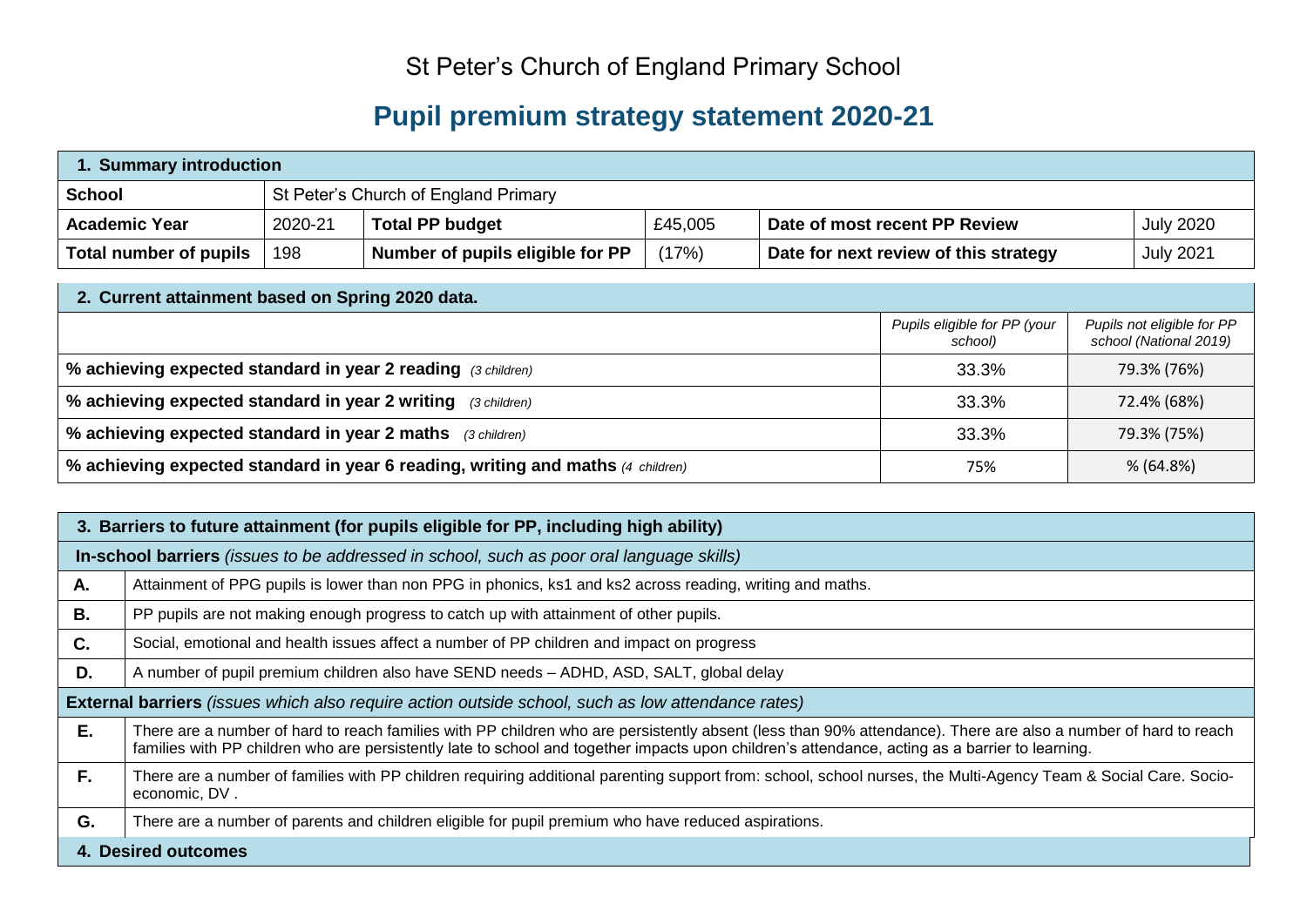|           | Desired outcomes and how they will be measured                                                                                                                                                          | Success criteria                                                                                                                                                                                                                                                                                                                                       |
|-----------|---------------------------------------------------------------------------------------------------------------------------------------------------------------------------------------------------------|--------------------------------------------------------------------------------------------------------------------------------------------------------------------------------------------------------------------------------------------------------------------------------------------------------------------------------------------------------|
| A.        | Attainment of PPG pupils at expected + level will be raised from previous end of<br>year attainment.                                                                                                    | Raised % of pupils at expected level at the end of EYFS, year 2 and year 6.<br>Increase of pupils making good+ progress<br>Attainment Gap between PPG and non PPG will diminish in end of year<br>statutory assessments.                                                                                                                               |
| <b>B.</b> | Higher rates of progress for PPG pupils                                                                                                                                                                 | Progress of PP pupils equal to or higher than non pp pupils across each year<br>group in assessments<br>Increase in good+ progress for PPG pupils in reading, writing and maths.                                                                                                                                                                       |
| C.        | Children have the emotional literacy skills that they need to be able to clearly<br>express how they feel. They are then able to focus and concentrate better in<br>class leading to raised attainment. | Teachers are aware of and use positive discrimination and support for PP<br>pupils<br>Children access in school and outside support quickly.<br>Children can talk about their emotions, worries and concerns in a safe place.<br>PP pupils are able to be more engaged in learning and make at least<br>expected progress across all curriculum areas. |
| D.        | All pp pupils with SEND will receive individual support to meet their small step<br>target.                                                                                                             | Quality first teaching strategies and positive discrimination will help reduce<br>barriers to learning.<br>All identified children will be discussed at pupil progress meetings & receive<br>focused support and interventions. Individual strategies will be planned in<br>conjunction with the Inclusion Manager.                                    |
| E.        | Increased attendance for pupils eligible for PP funding                                                                                                                                                 | Improvement in attendance rates by targeted pupils eligible for PP showing<br>attendance is closer to school % for all pupils<br>Improvement in % of pp pupils attending school late compared to summer<br>2019.                                                                                                                                       |
| F.        | The capacity of families to parent will increase through support in school and<br>external support.                                                                                                     | More families will engage with and access support in school and from other<br>agencies.<br>Parent engagement increases as demonstrated by - attendance at parents<br>evenings, open day events, parent feedback.                                                                                                                                       |
| G.        | Families eligible for PP will be supported to enhance aspirations                                                                                                                                       | The % of PPG pupils completing homework will increase and is closer to non<br>PPG pupils in each year group.<br>Rate of PPG attending clubs and trips is similar to all.                                                                                                                                                                               |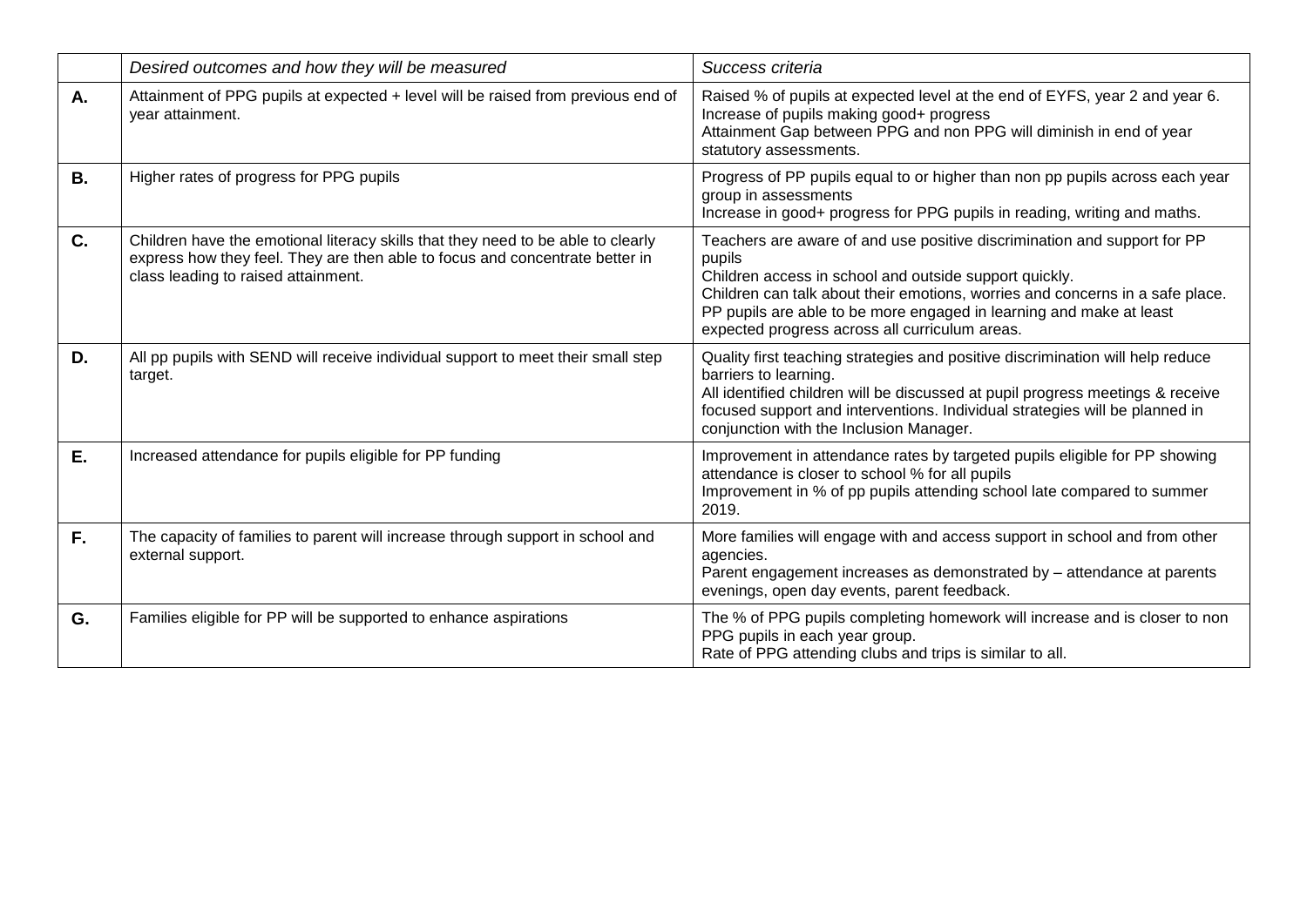| 5. Planned expenditure                                                              |                                                                                                                                                                                                                                                                                                                                                                                                                                                                        |                                                                                                                                                                                                                                                                                                                                            |                                                                                                                                                                                                                                                                                                                                     |                                                               |                                                                                                                               |  |  |  |  |  |
|-------------------------------------------------------------------------------------|------------------------------------------------------------------------------------------------------------------------------------------------------------------------------------------------------------------------------------------------------------------------------------------------------------------------------------------------------------------------------------------------------------------------------------------------------------------------|--------------------------------------------------------------------------------------------------------------------------------------------------------------------------------------------------------------------------------------------------------------------------------------------------------------------------------------------|-------------------------------------------------------------------------------------------------------------------------------------------------------------------------------------------------------------------------------------------------------------------------------------------------------------------------------------|---------------------------------------------------------------|-------------------------------------------------------------------------------------------------------------------------------|--|--|--|--|--|
| Academic year                                                                       | 2020-2021                                                                                                                                                                                                                                                                                                                                                                                                                                                              |                                                                                                                                                                                                                                                                                                                                            |                                                                                                                                                                                                                                                                                                                                     |                                                               |                                                                                                                               |  |  |  |  |  |
|                                                                                     | The three headings below enable schools to demonstrate how they are using the pupil premium to improve classroom pedagogy, provide targeted<br>support and support whole school strategies.                                                                                                                                                                                                                                                                            |                                                                                                                                                                                                                                                                                                                                            |                                                                                                                                                                                                                                                                                                                                     |                                                               |                                                                                                                               |  |  |  |  |  |
| i. Quality of teaching for all                                                      |                                                                                                                                                                                                                                                                                                                                                                                                                                                                        |                                                                                                                                                                                                                                                                                                                                            |                                                                                                                                                                                                                                                                                                                                     |                                                               |                                                                                                                               |  |  |  |  |  |
| <b>Desired outcome</b>                                                              | Chosen action /<br>approach                                                                                                                                                                                                                                                                                                                                                                                                                                            | What is the evidence and rationale<br>for this choice?                                                                                                                                                                                                                                                                                     | <b>Monitoring and Impact</b><br>Aut term $=$ blue                                                                                                                                                                                                                                                                                   | Cost/<br><b>Time</b>                                          | <b>Staff lead/review</b>                                                                                                      |  |  |  |  |  |
| А<br>Increase attainment of<br>PP pupils<br>В<br>Increase progress for PP<br>pupils | Embed a culture of positive<br>discrimination across the<br>school for PP pupils.<br>Embed high quality<br>feedback to move pupil<br>learning on.<br>The performance<br>management of all staff<br>will include and objective<br>for catch up that will focus<br>on PP pupils.<br>Termly Pupil Progress<br>meetings for all teachers to<br>focus on provision and<br>interventions for PP pupils<br>Termly 20 day challenge in<br>each class for targeted PP<br>pupils | The school external Pupil premium review<br>these strategies are implemented as proven<br>to lead to successful impact.<br>PP pupils identified quickly and teachers<br>planning and monitoring PP<br>attainment/progress.<br>We want to identify what the<br>barriers are for these children<br>and design bespoke interventions to suit. | SLT monitoring (learning walk, book<br>trawl, planning) will evidence positive<br>practices in place across classes.<br>SLT termly data analysis will show an<br>increase in PPG attainment from<br>previous summer 2019.<br>Data will show increase rates of PPG<br>pupils making expected + progress<br>compared to spring 20.    | SLT/Staff<br>meeting time<br>1/2 day PP<br>lead time<br>£6928 | <b>Review Autumn 2</b><br>HT/DHT lead pupil<br>progress meetings<br>SLT to monitor 20<br>day challenges<br>SLT data analysis. |  |  |  |  |  |
| Α<br>Increase attainment of<br>PP pupils<br>в<br>Increase progress for PP<br>pupils | Continue to develop and<br>improve quality first<br>teaching<br>-Embed new writing<br>process<br>- Embed a new whole class<br>reading initiative<br>-Embed Power<br>maths/maths mastery<br>across the school.                                                                                                                                                                                                                                                          | We want to invest some of the PP in longer<br>term change which will help all pupils.<br>Research shows that improving quality first<br>teaching in classroom benefits all pupils<br>attainment and progress.                                                                                                                              | 1/2 termly learning walks by SLT<br>members show new strategies being<br>embedded and have a positive impact<br>for pupil learning.<br>Termly Data analysis/work scrutiny will<br>show:<br>Increase % of all pupils making expected<br>+ progress in RWM<br>Increased % of PP pupils at expected<br>levels in RWM compared to 2020. | School<br>training<br>budget<br>£730                          | <b>Review Autumn 2</b><br>English lead<br>Maths lead.                                                                         |  |  |  |  |  |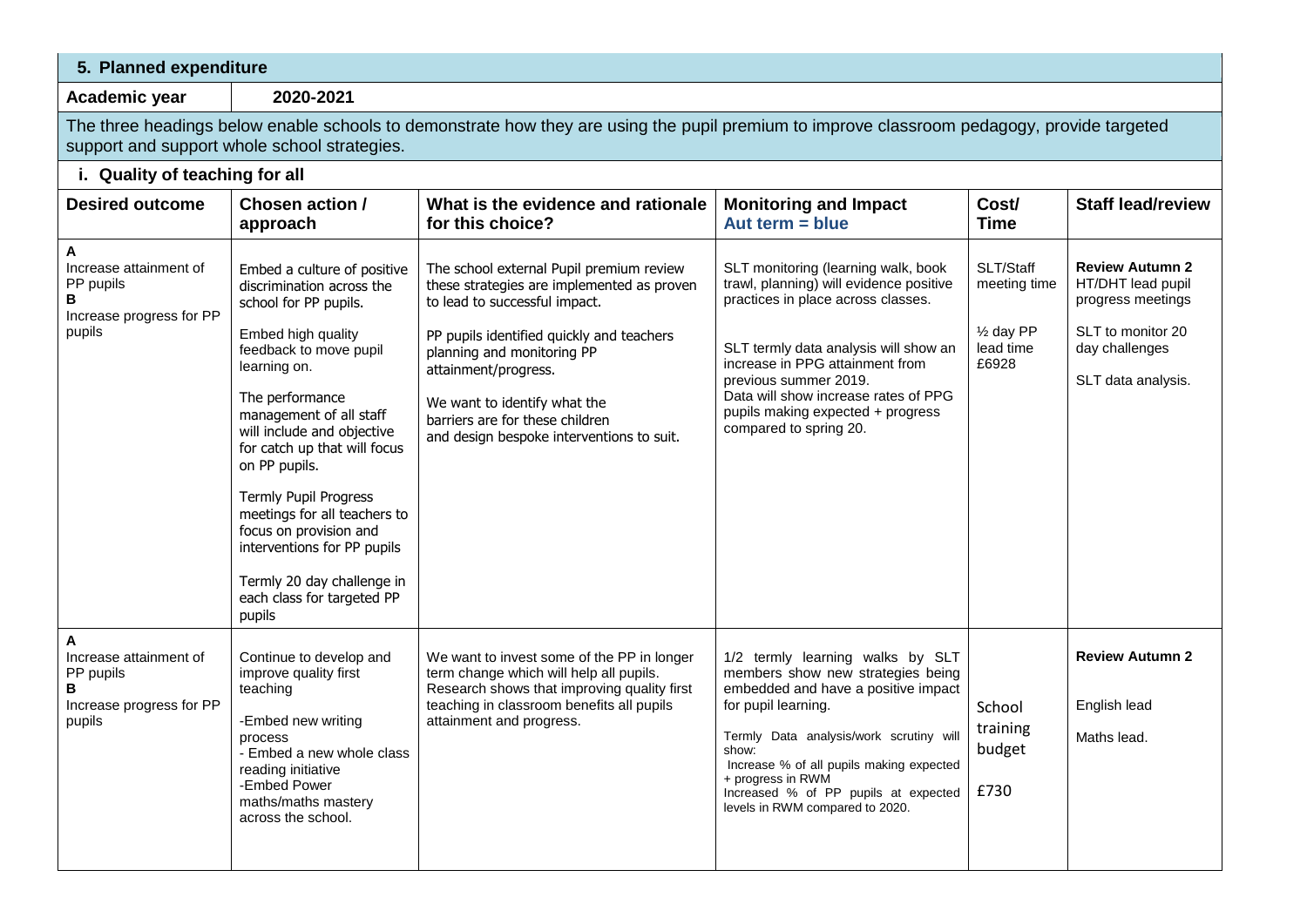| C<br>Improved emotional<br>literacy<br>G<br>PP pupils and families<br>have increased<br>aspirations | Embed the whole school<br>approach to emotional<br>literacy and well being.<br>Introduce whole class<br>music lessons for 1 term<br>for year 4.                                                                                                                                  | We want to invest some of the PP in longer<br>term change which will help all pupils.<br>Whole school mindful meditation training,<br>trial and implement strategies.<br>Research shows that music enhances<br>creativity, well being and pupil learning. In<br>addition it raises enjoyment and engagement<br>in learning and supports increased family<br>aspirations. | Pupils interviews demonstrate<br>increased pupil well being and<br>enjoyment of school.                                                                                                                                                                                                                                                                     | No cost<br>£475<br>100% cost                | <b>Review Summer 2</b><br>PP lead<br>BB - music lead                                                                                                     |
|-----------------------------------------------------------------------------------------------------|----------------------------------------------------------------------------------------------------------------------------------------------------------------------------------------------------------------------------------------------------------------------------------|--------------------------------------------------------------------------------------------------------------------------------------------------------------------------------------------------------------------------------------------------------------------------------------------------------------------------------------------------------------------------|-------------------------------------------------------------------------------------------------------------------------------------------------------------------------------------------------------------------------------------------------------------------------------------------------------------------------------------------------------------|---------------------------------------------|----------------------------------------------------------------------------------------------------------------------------------------------------------|
|                                                                                                     |                                                                                                                                                                                                                                                                                  |                                                                                                                                                                                                                                                                                                                                                                          |                                                                                                                                                                                                                                                                                                                                                             | <b>Total budgeted cost</b>                  | £8133                                                                                                                                                    |
| ii. Targeted support                                                                                |                                                                                                                                                                                                                                                                                  |                                                                                                                                                                                                                                                                                                                                                                          |                                                                                                                                                                                                                                                                                                                                                             |                                             |                                                                                                                                                          |
| <b>Desired outcome</b>                                                                              | <b>Chosen</b><br>action/approach                                                                                                                                                                                                                                                 | What is the evidence and rationale<br>for this choice?                                                                                                                                                                                                                                                                                                                   | <b>Monitoring and Impact</b>                                                                                                                                                                                                                                                                                                                                | Cost/<br><b>Time</b>                        | <b>Staff lead/review</b>                                                                                                                                 |
| A<br>Increase attainment of<br>PP pupils<br>R<br>Increase progress for PP<br>pupils                 | Targeted intervention:<br><b>RWI Phonics</b><br>additional reading<br>pre teaching<br>Maths/numicon<br>Writing support<br>Handwriting<br><b>SPAG</b><br>Fine Motor<br>Additional<br>whole<br>school<br>Covid<br>catch<br>plan<br>up<br>implemented with a focus<br>on pp pupils. | We want to provide extra support to enable<br>rapid and sustained progress. Small group<br>interventions with highly qualified staff have<br>been shown to be effective, particularly when<br>planned to complement quality first teaching<br>and when a structured time limited<br>programme is used.                                                                   | Teachers will keep a folder of<br>evidence for interventions including<br>pupil work.<br>80%+ of pupils will meet their<br>intervention target/20 day challenge<br>targets<br>Progress of PP pupils v ALL similar<br>The attainment gap is decreasing<br>each term<br>Teachers will keep a folder of<br>evidence for interventions including<br>pupil work. | TA time<br>£27276<br>(17%<br>of l<br>total) | <b>Review Autumn 2</b><br>HT/DHT<br>Teachers 1/2<br>termly<br>review<br>of<br>interventions/20<br>day<br>challenges<br>SLT termly review of<br>standards |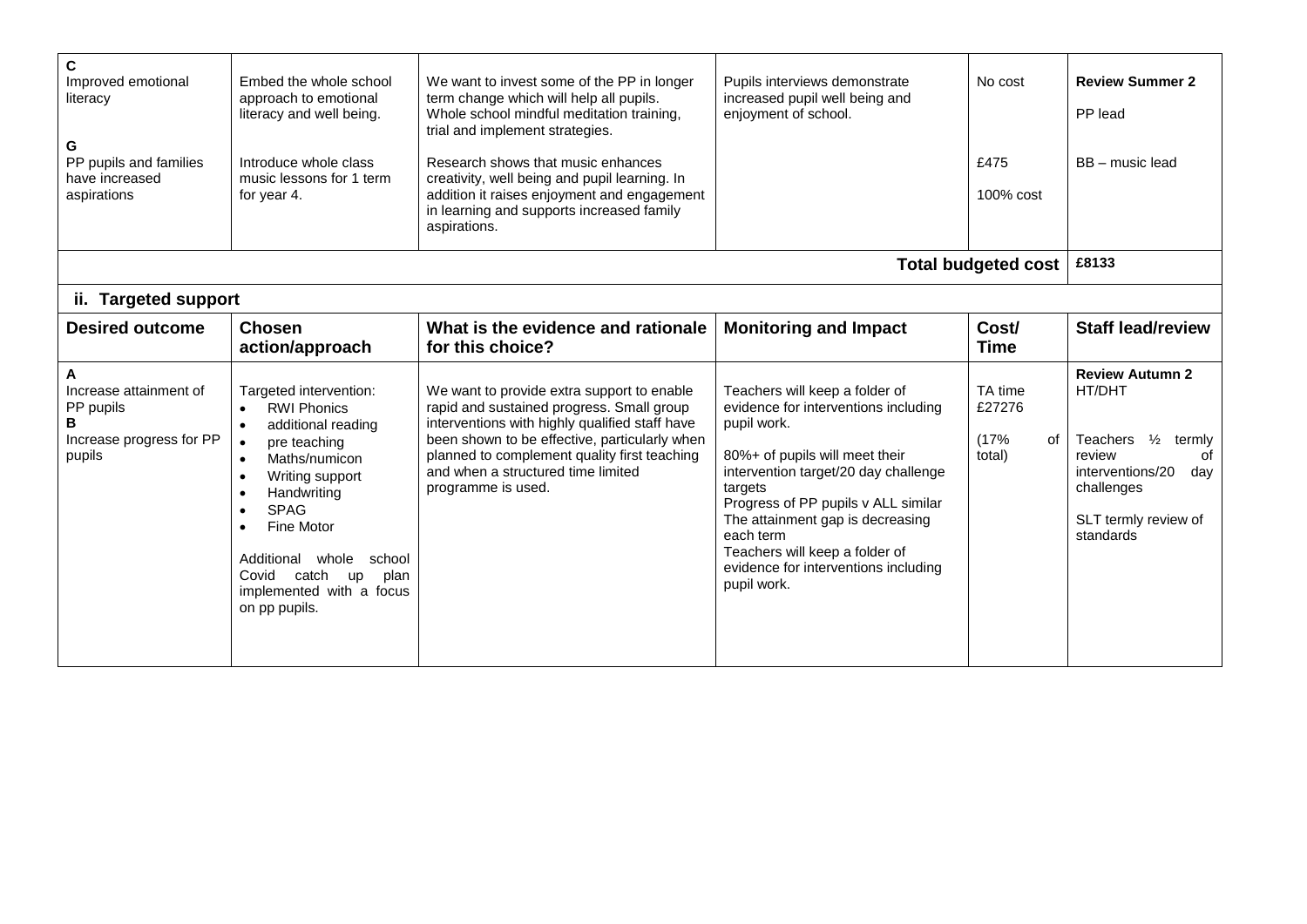| D<br>PP pupils with SEND<br>pupils will meet their<br>small step target                                                                                | Additional provision advice<br>and support for children<br>with SEND using Inclusion<br>manager day release time.<br>Targeted intervention:<br><b>RWI Phonics</b><br>$\bullet$<br>additional reading<br>$\bullet$<br>pre teaching<br>$\bullet$<br>Maths/numicon<br>Writing support<br>$\bullet$<br>Handwriting<br><b>SPAG</b><br>$\bullet$<br>Fine Motor | We want to provide extra support to enable<br>pp pupils with SEND to make progress<br>against their targets. Small group<br>interventions with highly qualified staff have<br>been shown to be effective, particularly when<br>planned to complement quality first teaching<br>and when a structured time limited<br>programme is used.                         | Pupil progress and attainment will be<br>monitored termly at pupil progress<br>meetings.<br>Termly data analysis and pupil<br>progress discussion.<br>Teachers will keep a folder of<br>evidence for interventions including<br>pupil work. | TA time<br>SENDco<br>time<br>PP lead 1/2<br>day time                                                                                                                                                                                   | <b>Review Autumn 2</b><br>SENDco/ PP lead<br>Teachers $\frac{1}{2}$<br>termly<br>review<br>0f<br>interventions/20<br>day<br>challenges<br>SLT termly review of<br>standards                       |
|--------------------------------------------------------------------------------------------------------------------------------------------------------|----------------------------------------------------------------------------------------------------------------------------------------------------------------------------------------------------------------------------------------------------------------------------------------------------------------------------------------------------------|-----------------------------------------------------------------------------------------------------------------------------------------------------------------------------------------------------------------------------------------------------------------------------------------------------------------------------------------------------------------|---------------------------------------------------------------------------------------------------------------------------------------------------------------------------------------------------------------------------------------------|----------------------------------------------------------------------------------------------------------------------------------------------------------------------------------------------------------------------------------------|---------------------------------------------------------------------------------------------------------------------------------------------------------------------------------------------------|
| $\mathbf{A}$<br>Increase attainment of<br>PP pupils<br>В<br>Increase progress for PP<br>pupils<br>G<br>increase completion of<br>homework by PP pupils | Rapid catch up club<br>Targeted intervention to<br>support pupils to catch on<br>key skills.<br>Weekly class homework<br>club run by classroom staff.<br>Increased parent meeting<br>in autumn term.<br>Target parents to discuss<br>learning focus/ how they                                                                                            | We want to provide extra catch up learning<br>support for PP pupils through dedicated<br>school clubs. This will enable them to<br>consolidate and embed learning and key<br>skills and complete homework.                                                                                                                                                      | Groups and key skill focus in liaison<br>with pp lead.<br>Pupils are more confident in key skill<br>such as times tables.<br>Rate of pp pupils completing<br>homework is similar to al                                                      | 6 pupils x £6<br>x1 weekly x5<br>weeks x5<br>half terms<br>£1000<br>100% of cost                                                                                                                                                       | <b>Review Autumn 2</b><br>HT/DHT                                                                                                                                                                  |
| $\mathbf c$<br>Improved emotional<br>literacy                                                                                                          | Targeted<br>intervention<br>groups<br>focused<br>on<br>emotional<br>literacy<br>and<br>improve self-esteem.<br><b>ELSA</b><br>Nurture groups<br>meditation<br>counselling                                                                                                                                                                                | We want to provide extra support to enable<br>pupils to have the emotional literacy skills to<br>enable them to be highly motivated and<br>engage with learning therefore achieve their<br>best.<br>ELSA and nurture groups have been shown<br>to be highly effective in helping children be<br>emotionally resilient, better focused,<br>cooperative learners. | Monitoring<br>pupil<br>surveys<br>and<br>demonstrate<br>-an improved pupil well being and<br>emotional literacy<br>- increased focus and engagement in<br>class                                                                             | <b>ELSA</b> training<br>£1202<br>Time for<br>additional<br><b>ELSA</b><br>sessions(x2<br>afternoons for<br>15 weeks)<br>£760<br>(% of total)<br>Mindful<br>meditation<br>£1520<br>Counselling 2<br>hrs per week<br>£2280<br>100% total | <b>Review spring 2</b><br><b>DHT</b><br>1/ <sub>2</sub> termly review of<br>impact<br>of<br>interventions<br><b>SLT</b> review<br>CT behaviour logs /<br>1/ <sub>2</sub> termly review of<br>logs |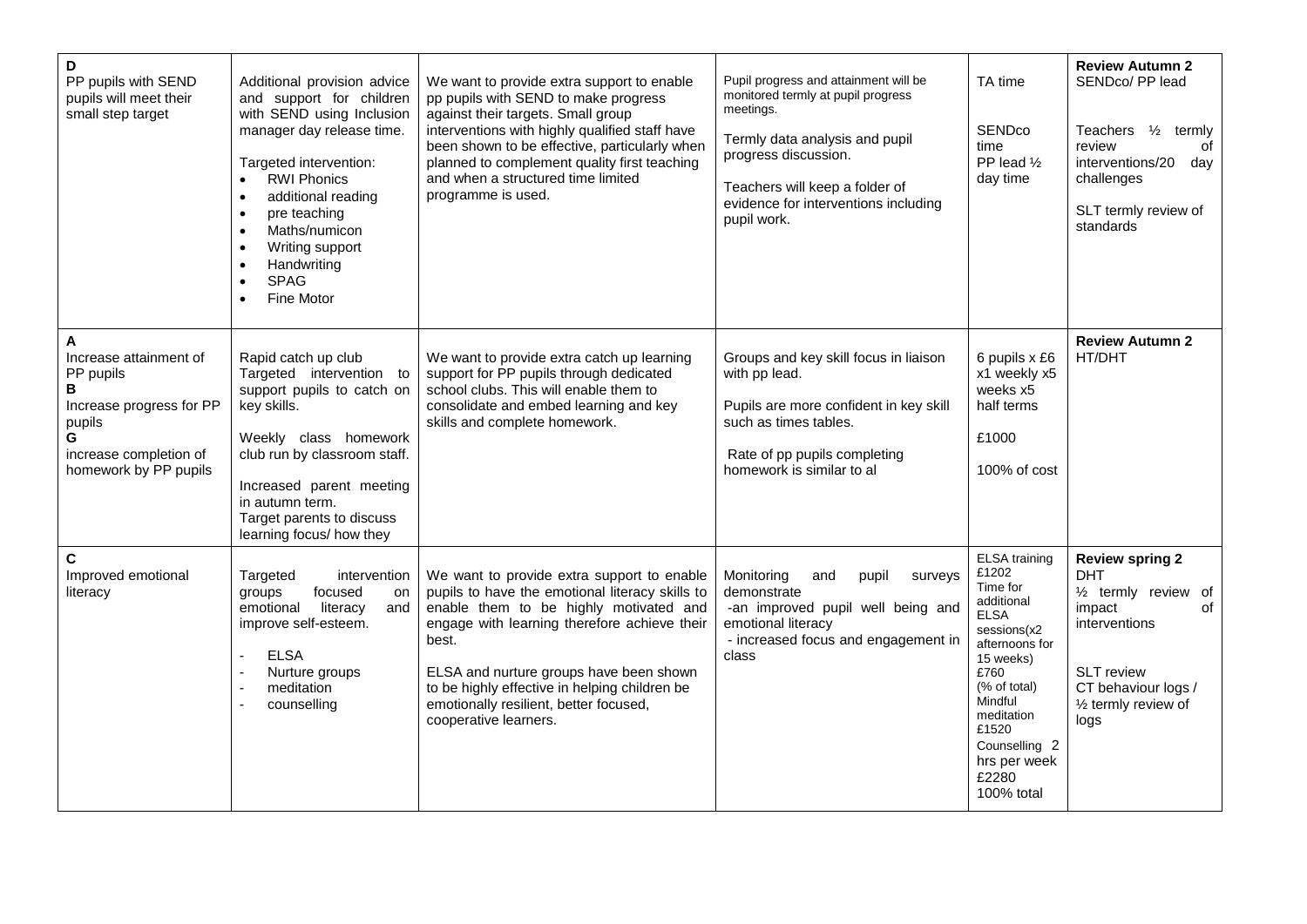| F.<br>Capacity of families to<br>parent will increase<br>through close working<br>relationships and<br>engagement with<br>support. | HT/DHT<br>build<br>positive,<br>relations<br>effective<br>with<br>families in order to identify<br>those needing support.<br>Address<br>offer<br>and<br>intervention through school<br>and other agencies as<br>required.   | Research has demonstrated that children<br>make good progress in school when an<br>effective family network provides good<br>quality parenting and ensure that emotional<br>needs are met.<br>Children who are not safe and settled in a<br>nurturing environment are known to attain<br>less well in school compared to peers.<br>Research shows that positive home school<br>partnerships enhance the quality of learning<br>for all children. | Parents and carers feel confident to<br>discuss issues related to<br>their<br>children's learning in school and at<br>collaborative meetings.<br>Monitoring will consist of parent and<br>pupil questionnaires.<br>Log of conversations and pastoral<br>plans.            | HT/DHT time                                | <b>Review Autumn 2</b><br>HT/DHT                                                                                                                           |  |  |
|------------------------------------------------------------------------------------------------------------------------------------|-----------------------------------------------------------------------------------------------------------------------------------------------------------------------------------------------------------------------------|--------------------------------------------------------------------------------------------------------------------------------------------------------------------------------------------------------------------------------------------------------------------------------------------------------------------------------------------------------------------------------------------------------------------------------------------------|---------------------------------------------------------------------------------------------------------------------------------------------------------------------------------------------------------------------------------------------------------------------------|--------------------------------------------|------------------------------------------------------------------------------------------------------------------------------------------------------------|--|--|
| <b>Total budgeted cost</b>                                                                                                         |                                                                                                                                                                                                                             |                                                                                                                                                                                                                                                                                                                                                                                                                                                  |                                                                                                                                                                                                                                                                           |                                            |                                                                                                                                                            |  |  |
| iii. Other approaches                                                                                                              |                                                                                                                                                                                                                             |                                                                                                                                                                                                                                                                                                                                                                                                                                                  |                                                                                                                                                                                                                                                                           |                                            |                                                                                                                                                            |  |  |
| <b>Desired outcome</b>                                                                                                             | <b>Chosen</b><br>action/approach                                                                                                                                                                                            | What is the evidence and rationale<br>for this choice?                                                                                                                                                                                                                                                                                                                                                                                           | <b>Monitoring and Impact</b>                                                                                                                                                                                                                                              | Cost/<br><b>Time</b>                       | <b>Staff lead/review</b>                                                                                                                                   |  |  |
| Е.<br>Increased attendance<br>rates for pupils eligible<br>for PP.                                                                 | Dedicated school member<br>of staff to carry out<br>monitoring.<br>Employ the support of a<br>attendance<br>dedicated<br>support officer<br>attendance<br>Range<br>of<br>rewards celebrated in class<br>sharing assemblies. | Evidence widely available links attendance<br>and achievement.<br>Regular attendance and praise will assist PP<br>children and families in the engagement of<br>their learning. Attendance at school will build<br>on self-esteem and confidence in lessons.<br>Reasons why a pupil is unable to attend<br>school will be investigated sensitively and<br>addressed.                                                                             | Monitor that structured conversations<br>take place for all identified families.<br>Which children have received awards<br>will be logged and tracked.<br>Support families with attendance,<br>provide quality home learning during<br>periods of required Covid absence. | No additional<br>cost.                     | <b>Review Autumn 2</b><br>HT to monitor<br>attendance<br>and facilitate action to<br>support families with<br>attendance<br>causing<br>concern<br>Monthly. |  |  |
| G<br>PP pupils and families<br>have increased<br>aspirations                                                                       | Funding subsidised on<br>educational visits.<br>Day trips (x1 per year)<br>1 free set of uniform each<br>academic year.                                                                                                     | Research has shown that a lack of cultural<br>capital can affect capacity to learn and<br>understand through lack of varied life<br>experiences. Increasing opportunities to<br>engage in and encouraging families and<br>children to take part in a range of enrichment<br>opportunities such as music tuition, trips etc<br>helps to close the gap in learning and<br>attainment.                                                              | % of PP pupils accessing clubs and<br>trips is closely aligned to All.                                                                                                                                                                                                    | Day Trips x<br>1 per year<br>£1000<br>£200 | <b>Review autumn 2</b><br>PP champion<br>PE lead monitor clubs<br><b>Business</b><br>manager<br>maintains records of<br>trips and residentials.            |  |  |
| $\mathbf c$<br>Improved emotional<br>literacy                                                                                      | PPG pupils with SEND<br>receive support quickly to<br>address individual issues                                                                                                                                             | provide<br>effective<br>To<br>support<br>for<br>disadvantaged and families to address<br>barriers to learning quickly. This will ensure                                                                                                                                                                                                                                                                                                          | Monitor the impact of individual<br>provision on<br>progress/attainment/behaviours for                                                                                                                                                                                    | £1500<br>100%<br>of                        | <b>Review Autumn 2</b><br><b>Inclusion Manager</b>                                                                                                         |  |  |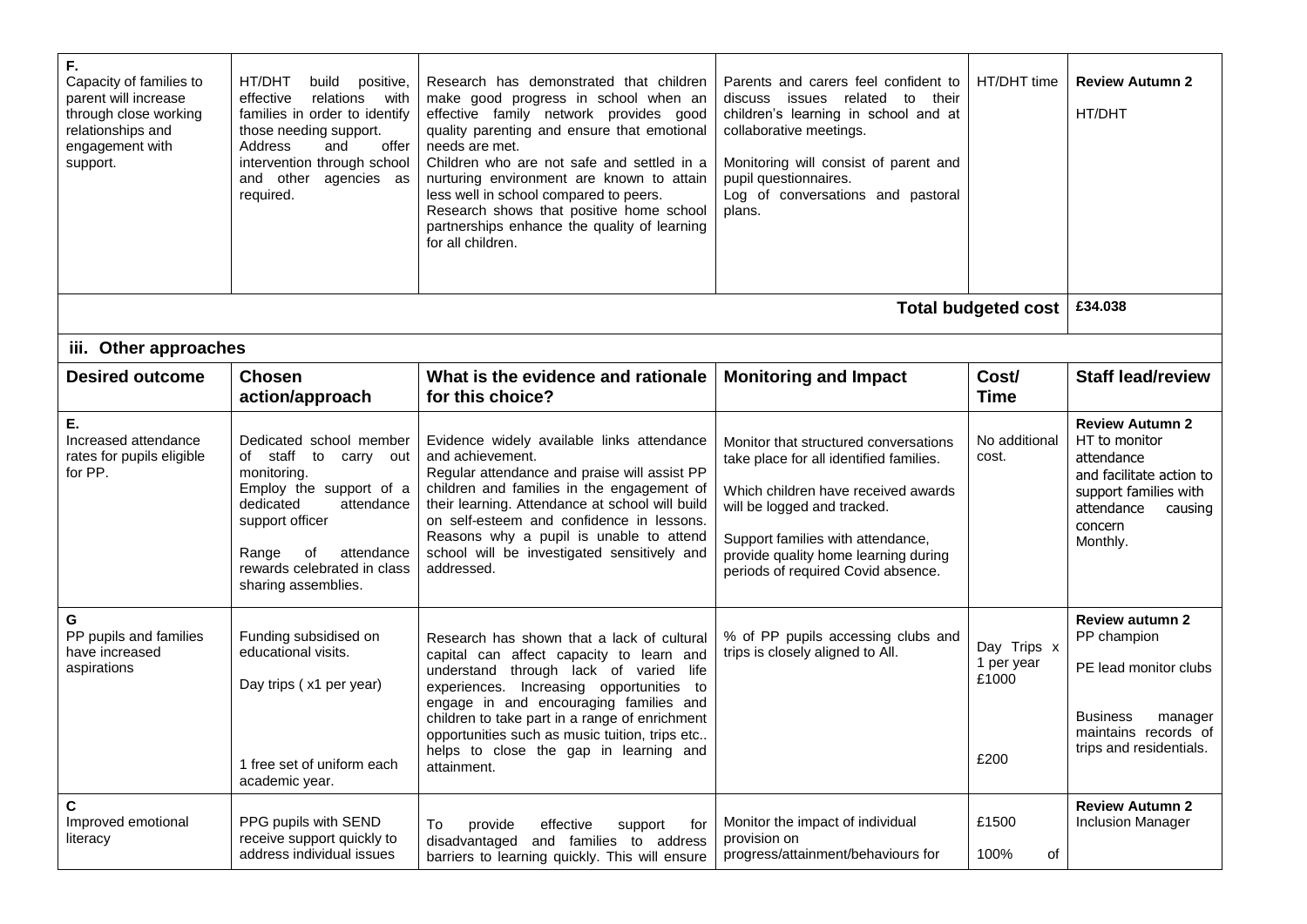| D.<br>PP Pupils with SEND will<br>make good progress        | and barriers.<br>Ed psych<br><b>SALT</b><br>$\sim$<br>Autism outreach<br>$\overline{\phantom{a}}$<br>Oakfield short<br>$\overline{\phantom{a}}$<br>stay school<br>Early help | pupil progress is not impeded. | learning. | cost. |        |  |  |
|-------------------------------------------------------------|------------------------------------------------------------------------------------------------------------------------------------------------------------------------------|--------------------------------|-----------|-------|--------|--|--|
| £2700<br>Total budgeted cost                                |                                                                                                                                                                              |                                |           |       |        |  |  |
|                                                             |                                                                                                                                                                              |                                |           |       |        |  |  |
| <b>TOTAL FUNDING AVAILABLE 2019-20</b>                      |                                                                                                                                                                              |                                |           |       | £45005 |  |  |
|                                                             |                                                                                                                                                                              |                                |           |       | £44871 |  |  |
| <b>TOTAL PUPIL PREMIUM PLANNED EXPENDITURE 2019-2020</b>    |                                                                                                                                                                              |                                |           |       |        |  |  |
| <b>CONTINGENCY 2019-2020</b>                                |                                                                                                                                                                              |                                |           |       |        |  |  |
| For unexpected pupils / strategies required during the year |                                                                                                                                                                              |                                |           |       |        |  |  |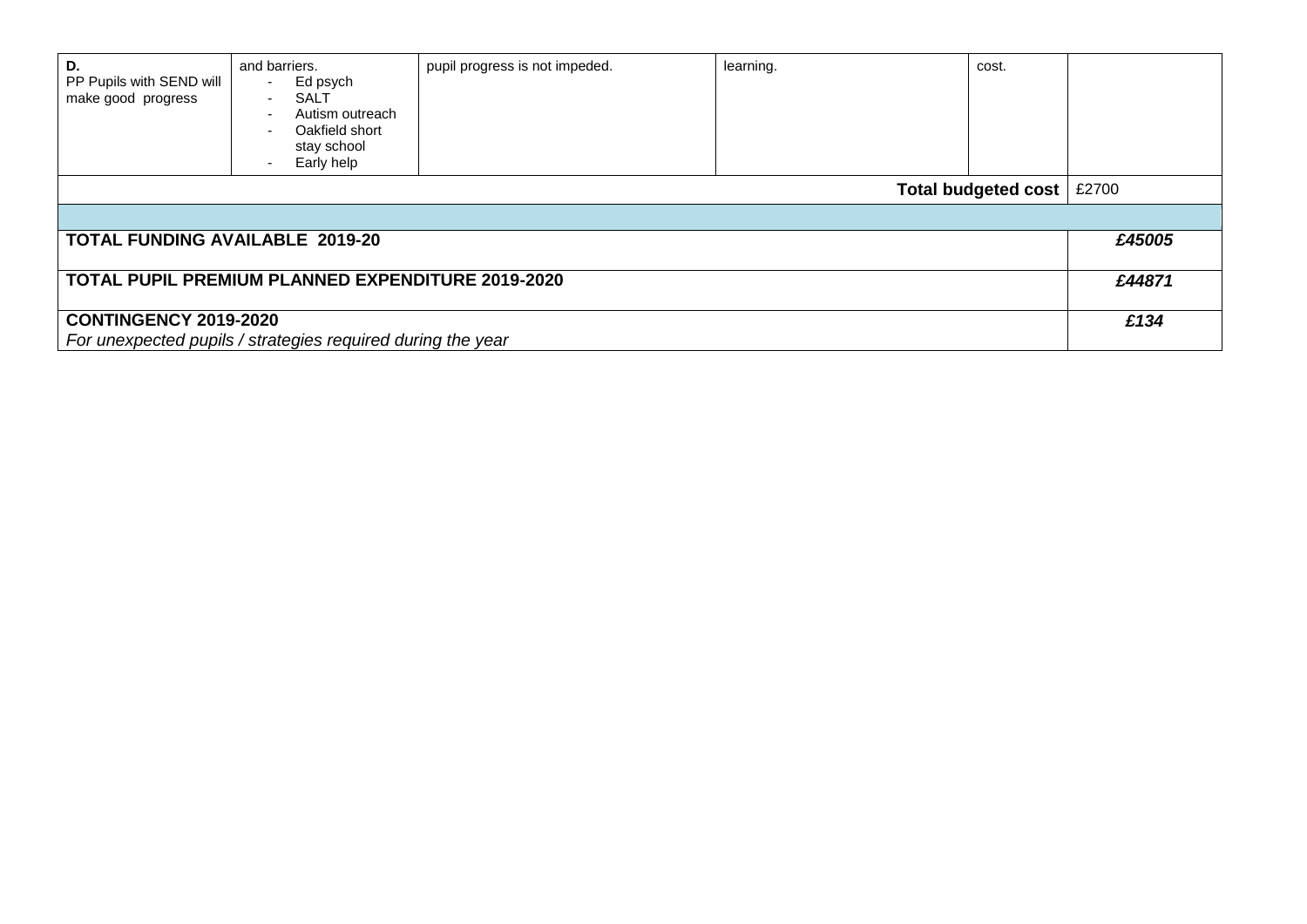| 6. Review of expenditure                                                                                             |                                                                                                                                                                                                                                                                                                                                                                                                                                                                                                                      |                                                                                                                                 |                                                                                                                                                                                                                                                                                                                                                                                                                                                                                                                                                                                                                                                                                                                                                                                                                                                                                                                                                                                                           |             |  |  |  |  |
|----------------------------------------------------------------------------------------------------------------------|----------------------------------------------------------------------------------------------------------------------------------------------------------------------------------------------------------------------------------------------------------------------------------------------------------------------------------------------------------------------------------------------------------------------------------------------------------------------------------------------------------------------|---------------------------------------------------------------------------------------------------------------------------------|-----------------------------------------------------------------------------------------------------------------------------------------------------------------------------------------------------------------------------------------------------------------------------------------------------------------------------------------------------------------------------------------------------------------------------------------------------------------------------------------------------------------------------------------------------------------------------------------------------------------------------------------------------------------------------------------------------------------------------------------------------------------------------------------------------------------------------------------------------------------------------------------------------------------------------------------------------------------------------------------------------------|-------------|--|--|--|--|
| <b>Previous Academic Year</b>                                                                                        |                                                                                                                                                                                                                                                                                                                                                                                                                                                                                                                      | 2019-20                                                                                                                         |                                                                                                                                                                                                                                                                                                                                                                                                                                                                                                                                                                                                                                                                                                                                                                                                                                                                                                                                                                                                           |             |  |  |  |  |
| <b>Desired outcome</b>                                                                                               | <b>Chosen</b><br>action/approach                                                                                                                                                                                                                                                                                                                                                                                                                                                                                     | <b>Estimated impact:</b> Did you meet the<br>success criteria? Include impact on<br>pupils not eligible for PP, if appropriate. | <b>Lessons learned</b><br>(and whether you will continue with this approach)                                                                                                                                                                                                                                                                                                                                                                                                                                                                                                                                                                                                                                                                                                                                                                                                                                                                                                                              | <b>Cost</b> |  |  |  |  |
| <b>Attainment of PPG</b><br>pupils at expected +<br>level will be raised<br>from previous end of<br>year attainment. | Embed a culture of<br>positive discrimination<br>across the school for<br>PP pupils.<br>Embed high quality<br>feedback to move<br>pupil learning on.<br>The performance<br>management of all<br>staff will include and<br>objective for pupil<br>progress that will<br>focus on PP pupils.<br>Half termly Pupil<br>Progress<br>meetings for all<br>teachers to<br>focus on provision<br>and interventions for<br>PP pupils<br>Termly 20 day<br>challenge in each<br>class for targeted PP<br>pupils<br>Homework Club | 20 Day Challenge - Autumn Term<br>More than 80% of pupils met their small step<br>target.                                       | Many of these approaches will feature in the school Covid<br>Recovery plan because of the need to target catchup for the<br>most vulnerable pupils of which PP will be included.<br>PP children will continue to be focused on in performance<br>management for all teaching staff.<br>Termly 20 Day Challenges were successful and will continue.<br>Staff use has improved and small steps are now appropriate.<br>Positive Discrimination will continue, and the link between<br>this a high-quality feedback will continued to be developed.<br>Homework Club continues to be well attended, and was<br>accessed by 12 PP pupils over the course of the year.<br>Homework club had a mixed impact. Where children were<br>focusing on Key Skills, the impact was greater. Where<br>children were doing homework, this had a lesser impact.<br>Therefore, the focus of this club will be Key Skills which are<br>given in advance by class teachers to target gaps.<br>Attendance was high throughout. |             |  |  |  |  |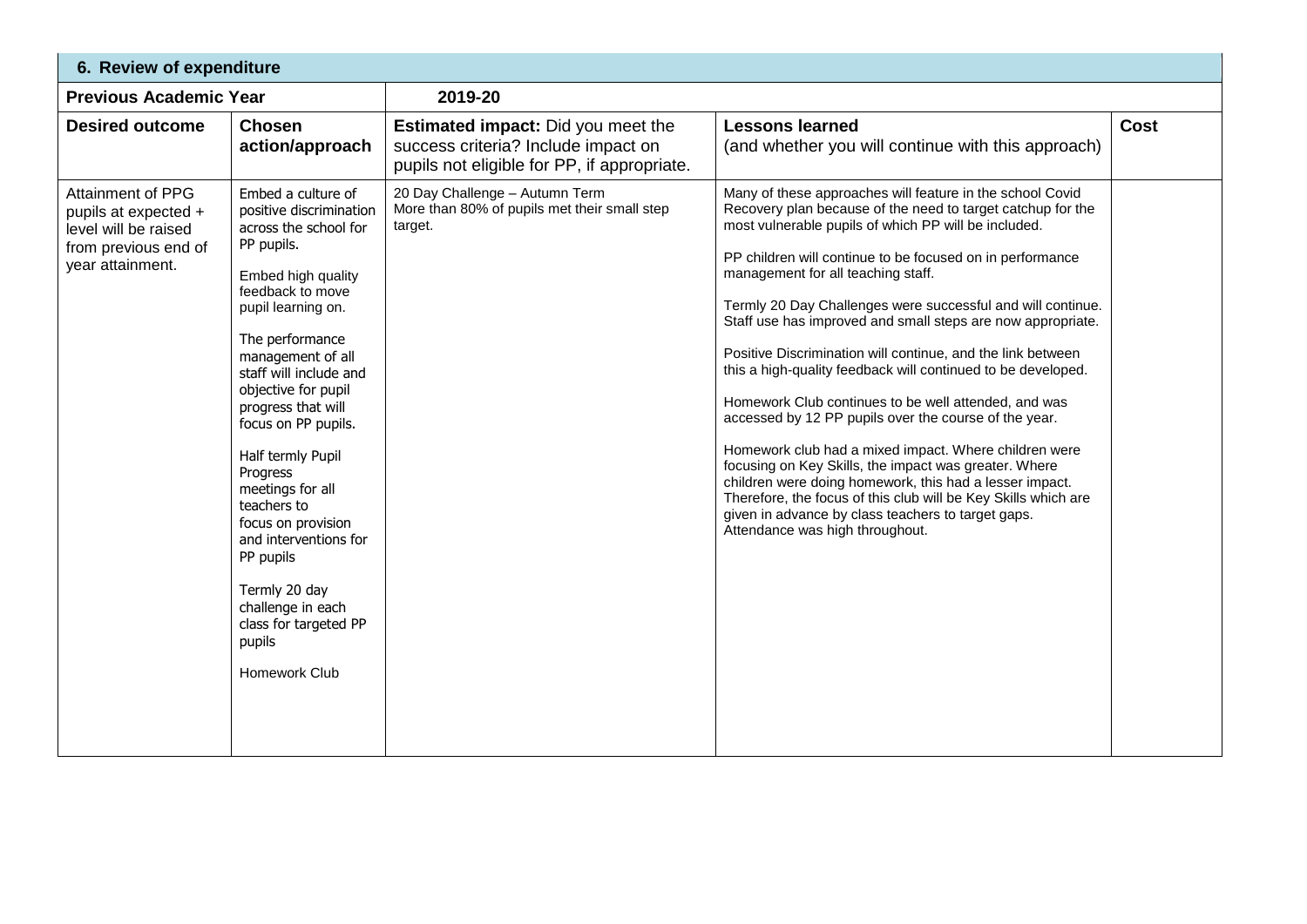| Higher rates of progress                                                                                                                                                                                                  | As above                                                                                                                                                                                                                                  |                                                                                                                                                                                                         |      |      |      |  | Progress up to Spring 2 suggests that teaching and learning                                                                                                                                                                                                                                                                                                                                                                                                 |  |
|---------------------------------------------------------------------------------------------------------------------------------------------------------------------------------------------------------------------------|-------------------------------------------------------------------------------------------------------------------------------------------------------------------------------------------------------------------------------------------|---------------------------------------------------------------------------------------------------------------------------------------------------------------------------------------------------------|------|------|------|--|-------------------------------------------------------------------------------------------------------------------------------------------------------------------------------------------------------------------------------------------------------------------------------------------------------------------------------------------------------------------------------------------------------------------------------------------------------------|--|
| for PPG pupils                                                                                                                                                                                                            |                                                                                                                                                                                                                                           | PP Combined                                                                                                                                                                                             |      |      |      |  | is having an impact. PP made expected progress in the                                                                                                                                                                                                                                                                                                                                                                                                       |  |
|                                                                                                                                                                                                                           | Continue to develop                                                                                                                                                                                                                       |                                                                                                                                                                                                         | 2018 | 2019 | 2020 |  | majority of year groups. Next year, strategies will be more<br>embedded.                                                                                                                                                                                                                                                                                                                                                                                    |  |
|                                                                                                                                                                                                                           | and improve quality<br>first teaching                                                                                                                                                                                                     | KS2                                                                                                                                                                                                     | 37%  | 69%  | 75%  |  |                                                                                                                                                                                                                                                                                                                                                                                                                                                             |  |
|                                                                                                                                                                                                                           | - Introduce new<br>writing process<br>- Introduce a new<br>whole class reading<br>initiative<br>-Embed Power<br>maths/maths mastery<br>across the school.<br>-Develop continuous<br>KS2 French scheme<br>T&L                              |                                                                                                                                                                                                         |      |      |      |  | There does need to be a consideration for progress declining<br>due to Covid and effect this will have had on PP children's<br>progress whilst at home. The school Covid Recovery Plan<br>will detail the reaction to this.                                                                                                                                                                                                                                 |  |
| Children have the<br>emotional literacy skills<br>that they need to be able<br>to clearly express how<br>they feel. They are then<br>able to focus and<br>concentrate better in<br>class leading to raised<br>attainment. | Introduce a whole<br>school approach to<br>emotional literacy and<br>wellbeing.<br>Targeted intervention<br>groups focused on<br>emotional literacy and<br>improve self-esteem<br>-ELSA<br>-Nurture Groups<br>-Meditation<br>-counselling | School tracking shows a continued and sustained<br>reduction in pupil's receiving yellow and red cards.<br>Pupil enjoyment for learning, conduct and<br>behaviour in class positive in all year groups. |      |      |      |  | Emotional literacy was a success throughout the year with<br>meditation attendance being high with waiting lists<br>throughout the year.<br>All staff benefitted from training in regards mindfulness and<br>this was implemented in classrooms.<br>ELSA and counselling were both successful.<br>This whole school, multi-faceted approach will continue in<br>2020-2021 in light of the Covid Recovery Plan, and will<br>benefit all pupils including PP. |  |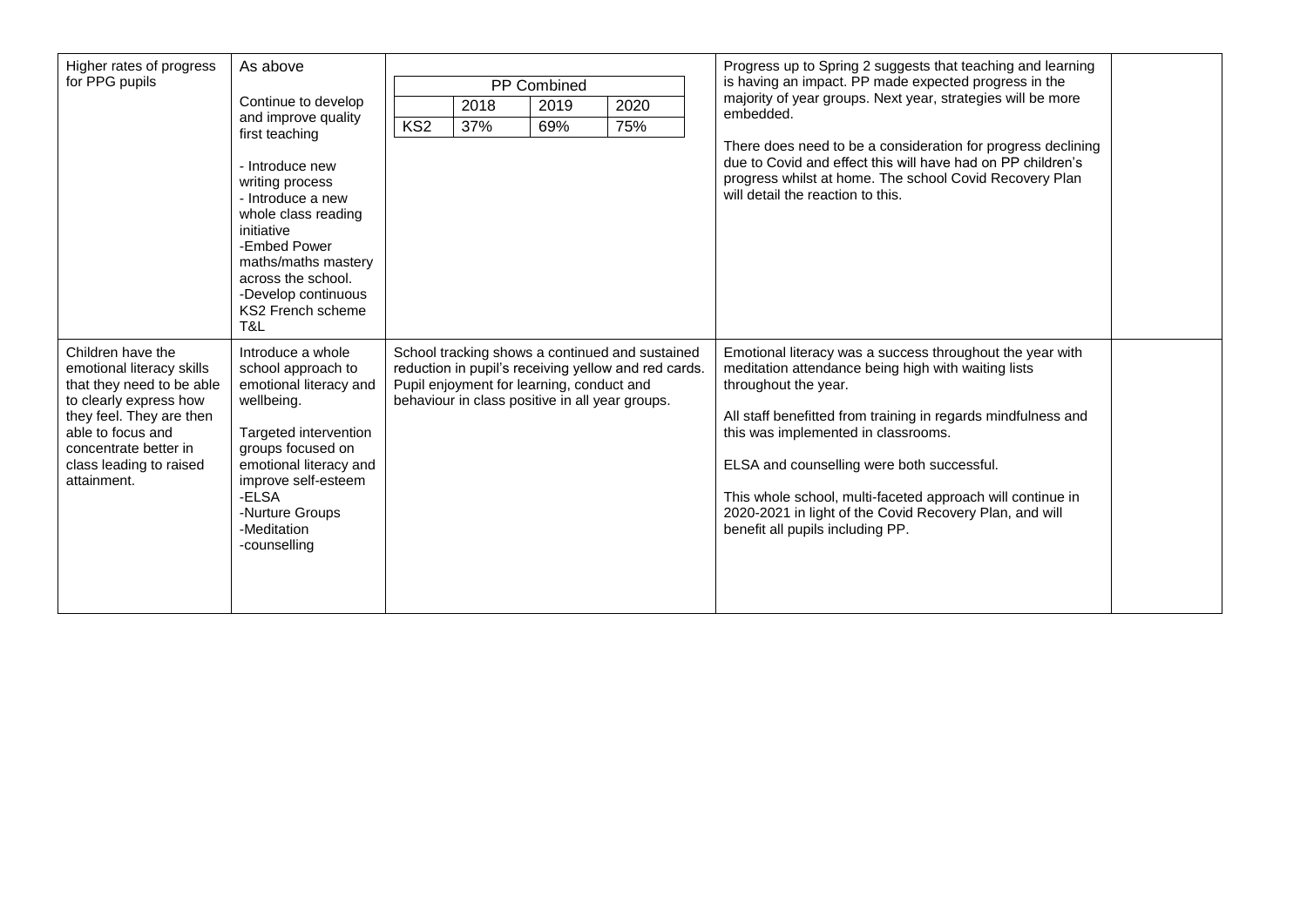| All PP pupils with SEND<br>will receive individual<br>support to meet their<br>small step target. | Additional<br>provision<br>advice and support<br>children with<br>for<br>SEND using Inclusion<br>manager day release<br>time.<br>Targeted intervention:<br><b>RWI Phonics</b><br>$\bullet$<br>additional<br>$\bullet$<br>reading<br>pre teaching<br>$\bullet$<br>Maths/numicon<br>$\bullet$<br>Writing support<br>$\bullet$<br>Handwriting<br>$\bullet$<br><b>SPAG</b><br>$\bullet$<br>Fine Motor<br>$\bullet$<br>PPG pupils with<br>SEND receive<br>support quickly to<br>address individual<br>issues and barriers.<br>Ed psych<br><b>SALT</b><br>Autism<br>outreach<br>Oakfield<br>short stay<br>school<br>Early help |                                                                                                                                                        |                                                                                                                   |  |
|---------------------------------------------------------------------------------------------------|--------------------------------------------------------------------------------------------------------------------------------------------------------------------------------------------------------------------------------------------------------------------------------------------------------------------------------------------------------------------------------------------------------------------------------------------------------------------------------------------------------------------------------------------------------------------------------------------------------------------------|--------------------------------------------------------------------------------------------------------------------------------------------------------|-------------------------------------------------------------------------------------------------------------------|--|
| Increased attendance for<br>pupils eligible for PP<br>funding                                     | school<br>Dedicated<br>member of staff to<br>carry out monitoring.<br>Employ the support of<br>dedicated<br>a<br>attendance<br>support<br>officer<br>Range of attendance<br>rewards celebrated in<br>sharing assemblies.                                                                                                                                                                                                                                                                                                                                                                                                 | PP Attendance<br>2018<br>2019<br>2020<br>92.2%<br>94%<br>95.6%<br>6 PP children below 90%<br>1 below 80% - but with relevant medical<br>documentation. | Strategies to increase PP attendance have been highly<br>successful and will continue to academic year 2020-2021. |  |